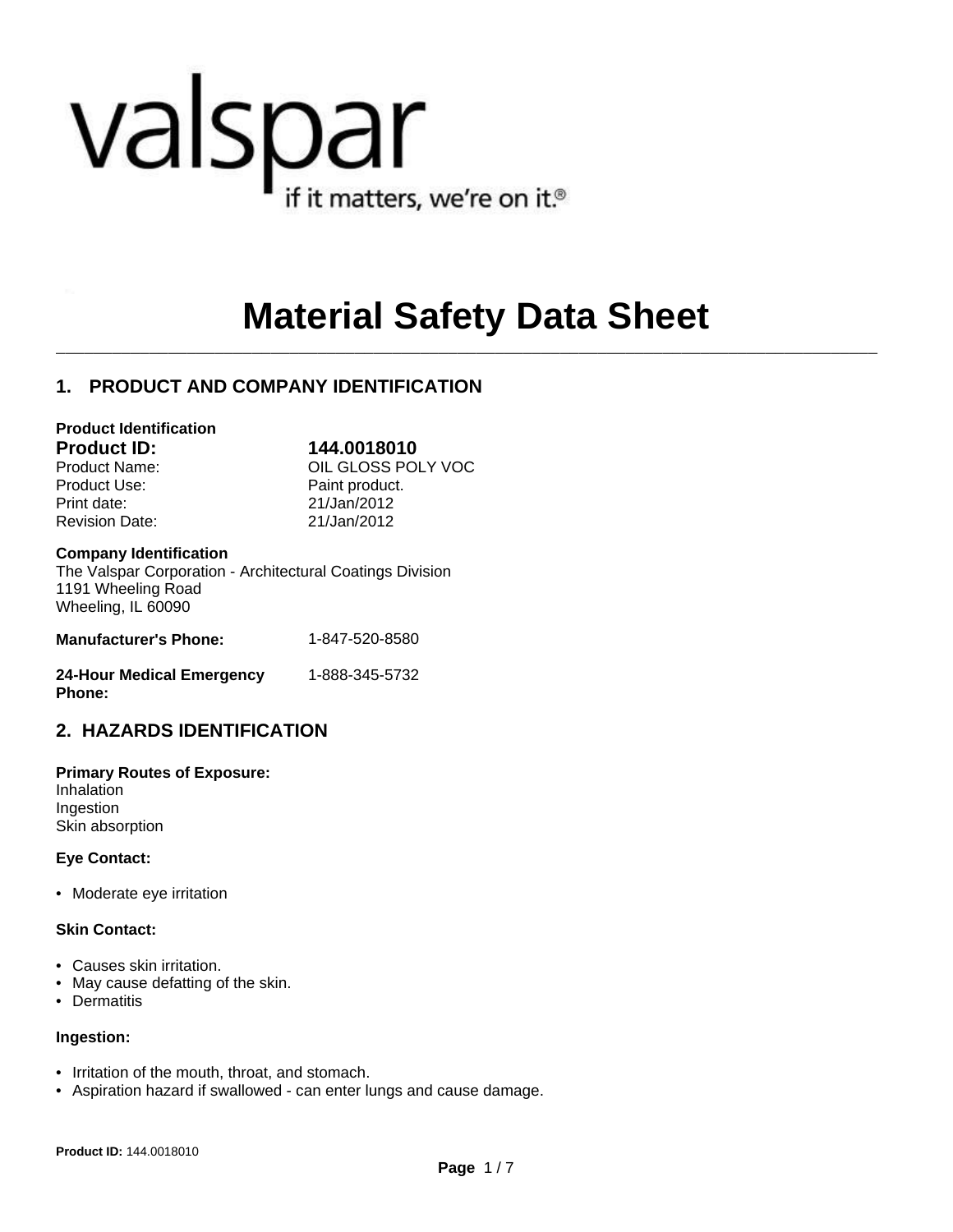#### **Inhalation:**

- Causes respiratory tract irritation.
- Harmful by inhalation.

#### **Target Organ and Other Health Effects:**

- Kidney injury may occur.
- Causes headache, drowsiness or other effects to the central nervous system.
- Liver injury may occur.

#### **This product contains ingredients that may contribute to the following potential chronic health effects:**

• Notice: Reports have associated repeated and prolonged occupational overexposure to solvents with permanent brain and nervous system damage. Intentional misuse by deliberately concentrating and inhaling the contents may be harmful or fatal.

#### **3. COMPOSITION / INFORMATION ON HAZARDOUS INGREDIENTS**

| <b>Ingredient Name</b><br>CAS-No.        | Approx.<br>Weight % | <b>Chemical Name</b>                      |
|------------------------------------------|---------------------|-------------------------------------------|
| <b>MINERAL SPIRITS</b><br>64742-47-8     | 20 - 25             | Petroleum distillates, hydrotreated light |
| <b>STODDARD SOLVENT</b><br>8052-41-3     | $10 - 15$           | Stoddard solvent                          |
| AROMATIC NAPHTHA,<br>LIGHT<br>64742-95-6 | 1 - 5               | Petroleum naphtha, light aromatic         |
| <b>ETHYLBENZENE</b><br>100-41-4          | .1 - 1              | Ethyl benzene                             |

If this section is blank there are no hazardous components per OSHA guidelines.

#### **4. FIRST AID MEASURES**

#### **Eye Contact:**

Get medical attention, if symptoms develop or persist. Immediately flush eye(s) with plenty of water. Remove any contact lenses and open eyes wide apart.

#### **Skin Contact:**

Remove contaminated clothing and shoes. Wash off immediately with plenty of water for at least 15 minutes. Get medical attention, if symptoms develop or persist.

#### **Ingestion:**

Rinse mouth with water. Give one or two glasses of water. Only induce vomiting at the instruction of medical personnel. Do NOT induce vomiting. Never give anything by mouth to an unconscious person. If vomiting occurs, keep head lower than hips to prevent aspiration. Get medical attention immediately.

#### **Inhalation:**

Move injured person into fresh air and keep person calm under observation. Get medical attention immediately.

#### **Medical conditions aggravated by exposure:**

Any respiratory or skin condition.

#### **5. FIRE FIGHTING MEASURES**

Flash point (Fahrenheit): 101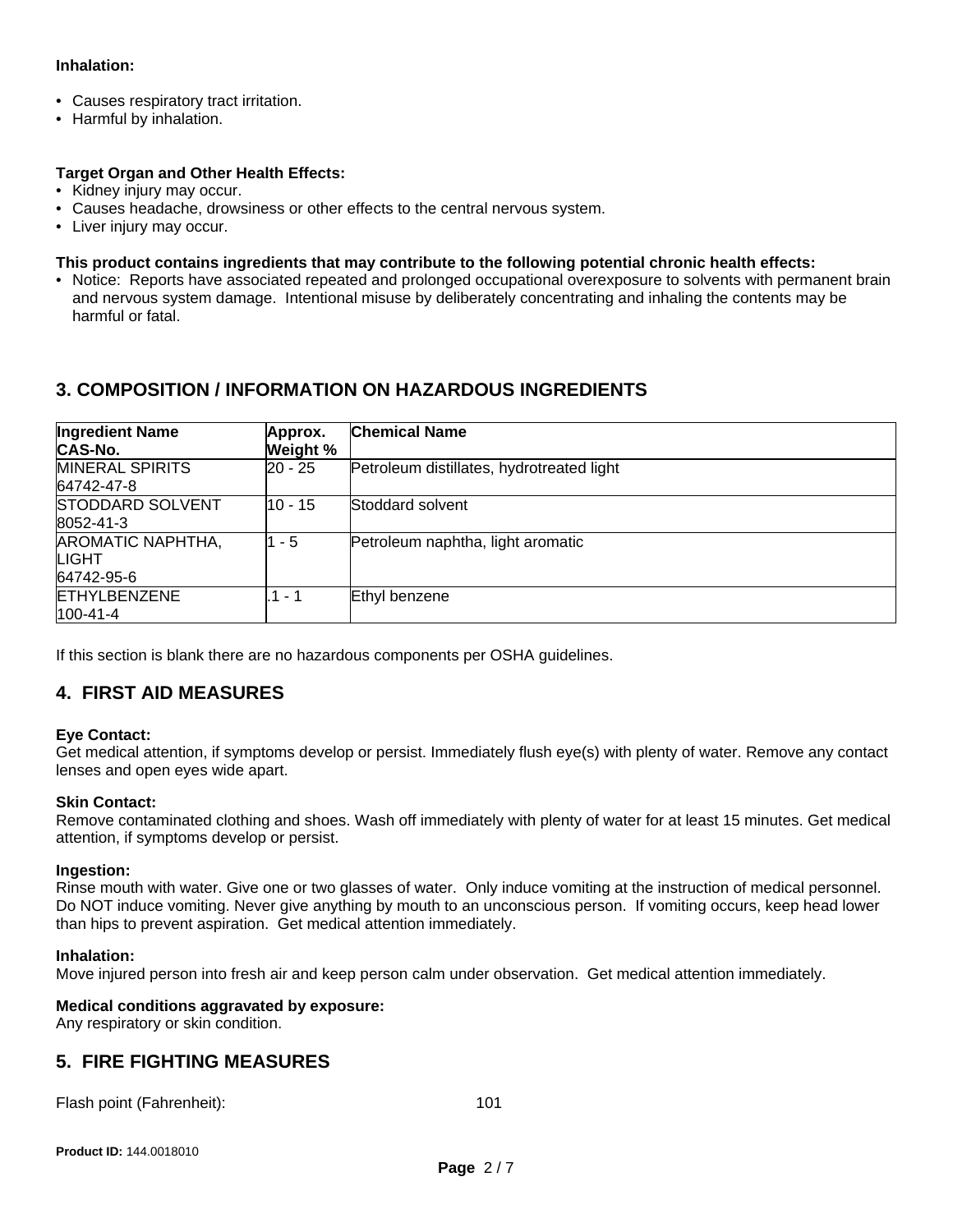### **5. FIRE FIGHTING MEASURES**

Flash point (Celsius): 38 Lower explosive limit (%): 1 Upper explosive limit (%): 7 Autoignition temperature: not determined Sensitivity to impact: no

Sensitivity to static discharge: Can be sensitive to static discharge hazards. Please see bonding and grounding information in Section 7.

Hazardous combustion products: See Section 10.

#### **Unusual fire and explosion hazards:**

None known.

#### **Extinguishing media:**

Carbon dioxide, dry chemical, foam and/or water fog.

#### **Fire fighting procedures:**

Firefighters should be equipped with self-contained breathing apparatus and turn out gear. Keep containers and surroundings cool with water spray.

#### **6. ACCIDENTAL RELEASE MEASURES**

#### **Action to be taken if material is released or spilled:**

Ventilate the area. Avoid breathing dust or vapor. Use self-containing breathing apparatus or airmask for large spills in a confined area. Wipe, scrape or soak up in an inert material and put in a container for disposal. See section 7, "Handling and Storage", for proper container and storage procedures. Remove all sources of ignition. Soak up with inert absorbent material. Use only non-sparking tools. Avoid contact with eyes.

#### **7. HANDLING AND STORAGE**

#### **Precautions to be taken in handling and storage:**

Keep away from heat, sparks and open flame. - No smoking. Keep container closed when not in use. Do not store above 120 degrees F. (49 degrees C). Based on flash point and vapor pressure, suitable storage should be provided in accordance with OSHA regulation 1910.106, Ontario OH&S regulation 851 section 22. Empty containers may contain product residue, including flammable or explosive vapors. Do not cut, puncture or weld on or near container. All label warnings must be observed until the container has been commercially cleaned or reconditioned. If the product is used near or above the flashpoint, an ignition hazard may be present. Activities, uses, or operations which liberate vapor (such as mixing or free fall of liquids) may also present an ignition hazard. Please ensure containers and other interconnected equipment are properly bonded and grounded at all times.

#### **8. PERSONAL PROTECTIVE EQUIPMENT AND EXPOSURE CONTROLS**

#### **Personal Protective Equipment**

#### **Eye and face protection:**

Wear safety glasses or goggles to protect against exposure.

#### **Skin protection:**

Appropriate chemical resistant gloves should be worn.

#### **Other Personel Protection Data:**

To prevent skin contact wear protective clothing covering all exposed areas.

#### **Respiratory protection:**

If exposure cannot be controlled below applicable limits, use the appropriate NIOSH approved respirator such as an air purifying respirator with organic vapor cartridge and dust/mist filter. Consult the respirator manufacturer's literature to ensure that the respirator will provide adequate protection. Read and follow all respirator manufacturer's instructions.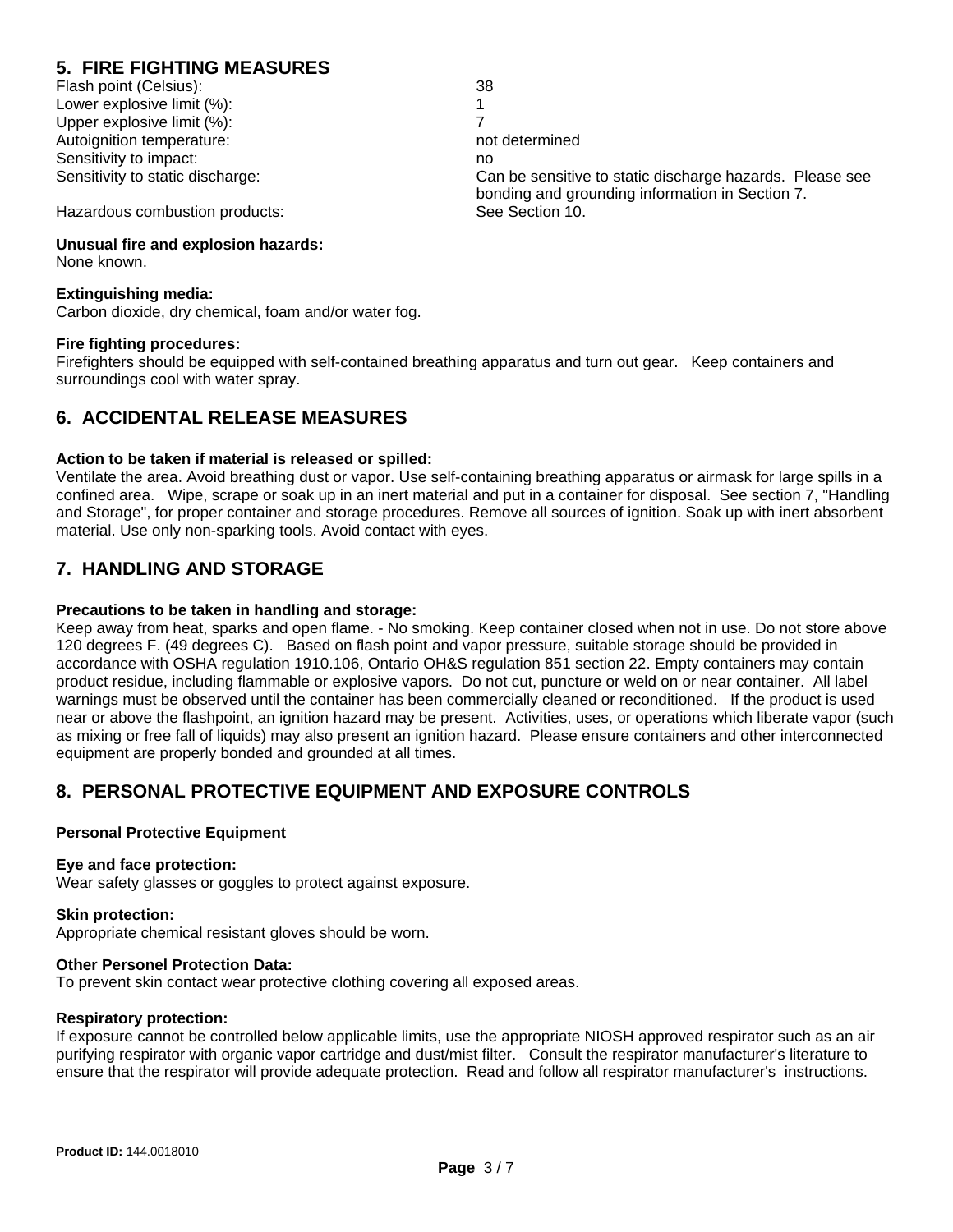#### **Ventilation**

Use only in well-ventilated areas. Ensure adequate ventilation, especially in confined areas. Ovens used for curing should contain a fresh air purge to prevent vapours from accumulating and creating a possible explosive mixture. Where the product is used in a hazardous classified area, use explosion-proof electrical/ventilating/lighting/equipment.

#### **Exposure Guidelines**

#### **OSHA Permissible Exposure Limits (PEL's)**

| <b>Ingredient Name</b><br><b>CAS-No.</b> | Approx.<br>Weight % | <b>TWA (final)</b> | <b>Ceilings limits (final)</b> | <b>Skin designations</b> |
|------------------------------------------|---------------------|--------------------|--------------------------------|--------------------------|
| <b>STODDARD SOLVENT</b>                  | l10 - 15            | 2900 mg/m $3$ TWA  |                                |                          |
| 8052-41-3                                |                     | 500 ppm TWA        |                                |                          |
| <b>ETHYLBENZENE</b>                      | . – 1               | 100 ppm TWA        |                                |                          |
| $100 - 41 - 4$                           |                     | 435 mg/m $3$ TWA   |                                |                          |

#### **ACGIH Threshold Limit Value (TLV's)**

| <b>Ingredient Name</b><br>CAS-No.     | Approx.<br>Weight % | <b>TWA</b>  | <b>STEL</b>  | <b>Ceiling limits</b> | <b>Skin</b><br>designations |
|---------------------------------------|---------------------|-------------|--------------|-----------------------|-----------------------------|
| <b>STODDARD SOLVENT</b><br>8052-41-3  | 10 - 15             | 100 ppm TWA |              |                       |                             |
| <b>ETHYLBENZENE</b><br>$100 - 41 - 4$ | $\sim$              | 100 ppm TWA | 125 ppm STEL |                       |                             |

#### **9. PHYSICAL PROPERTIES**

| Odor:<br><b>Physical State:</b><br>pH:<br>Vapor pressure:<br>Vapor density (air = $1.0$ ):<br>Boiling point:<br>Solubility in water:<br>Coefficient of water/oil distribution:<br>Density (lbs per US gallon):<br>Specific Gravity:<br>Evaporation rate (butyl acetate $= 1.0$ ): | Normal for this product type.<br>liquid<br>not determined<br>2 mmHg @ 68°F (20°C)<br>5.1<br>not determined<br>not determined<br>not determined<br>7.61<br>.91 |
|-----------------------------------------------------------------------------------------------------------------------------------------------------------------------------------------------------------------------------------------------------------------------------------|---------------------------------------------------------------------------------------------------------------------------------------------------------------|
|                                                                                                                                                                                                                                                                                   |                                                                                                                                                               |
|                                                                                                                                                                                                                                                                                   |                                                                                                                                                               |
| Flash point (Fahrenheit):                                                                                                                                                                                                                                                         | 101                                                                                                                                                           |
| Flash point (Celsius):                                                                                                                                                                                                                                                            | 38                                                                                                                                                            |
| Lower explosive limit (%):                                                                                                                                                                                                                                                        | 1                                                                                                                                                             |
| Upper explosive limit (%):                                                                                                                                                                                                                                                        | 7                                                                                                                                                             |
| Autoignition temperature:                                                                                                                                                                                                                                                         | not determined                                                                                                                                                |

#### **10. STABILITY AND REACTIVITY**

| Stability:                        | Stable under normal conditions.                                               |
|-----------------------------------|-------------------------------------------------------------------------------|
| Conditions to Avoid:              | Heat.                                                                         |
| Incompatibility:                  | Strong oxidizing agents                                                       |
| Hazardous Polymerization:         | None anticipated.                                                             |
| Hazardous Decomposition Products: | Carbon monoxide and carbon dioxide. Ammonia<br>compounds. Nitrogen compounds. |
| Concitivity to otatio dicohorage  | Can be sensitive to static discharge bazards. Please                          |

#### **Sensitivity to static discharge:** Can be sensitive to static discharge hazards. Please see bonding and grounding information in Section 7.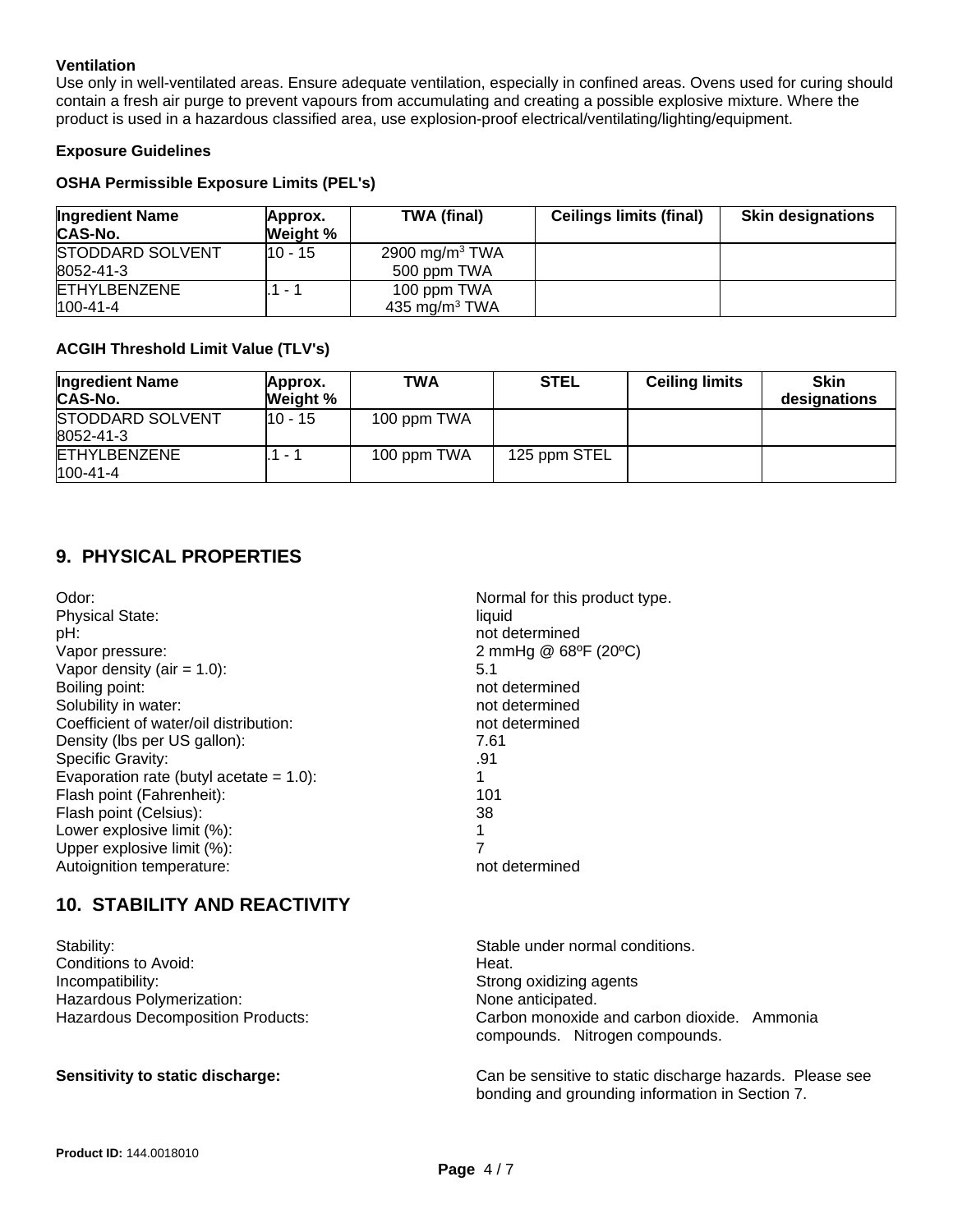#### **11. TOXICOLOGICAL INFORMATION**

| <b>Ingredient Name</b><br>CAS-No. | Approx.<br>Weight % | NIOSH - Selected LD50s and LC50s      |
|-----------------------------------|---------------------|---------------------------------------|
| <b>MINERAL SPIRITS</b>            | l20 - 25            | > 2000 mg/kg Dermal LD50 Rabbit       |
| 64742-47-8                        |                     | $> 5.2$ mg/L Inhalation LC50 Rat 4 h  |
|                                   |                     | $>$ 5000 mg/kg Oral LD50 Rat          |
| AROMATIC NAPHTHA,                 | $1 - 5$             | $=$ 3400 ppm Inhalation LC50 Rat 4 h  |
| <b>LIGHT</b>                      |                     | $= 8400$ mg/kg Oral LD50 Rat          |
| 64742-95-6                        |                     | > 2000 mg/kg Dermal LD50 Rabbit       |
|                                   |                     | > 5.2 mg/L Inhalation LC50 Rat 4 h    |
| <b>ETHYLBENZENE</b>               | $.1 - 1$            | $= 15354$ mg/kg Dermal LD50 Rabbit    |
| $100 - 41 - 4$                    |                     | $= 17.2$ mg/L Inhalation LC50 Rat 4 h |
|                                   |                     | $=$ 3500 mg/kg Oral LD50 Rat          |

#### **Mutagens/Teratogens/Carcinogens:**

Contains ethylbenzene, which has been determined by NTP to be an animal carcinogen with no known relevance to humans. IARC has classified ethylbenzene as possibly carcinogenic to humans (2b) on the basis of sufficient evidence of carcinogenicity in laboratory animals but inadequate evidence of cancer in humans.

| <b>Ingredient Name</b>                | Approx.         | California Prop 65 - Reproductive | California Prop 65 - Carcinogen                 |
|---------------------------------------|-----------------|-----------------------------------|-------------------------------------------------|
| CAS-No.                               | <b>Weight %</b> | (Female)                          |                                                 |
| <b>ETHYLBENZENE</b><br>$100 - 41 - 4$ | 1.              |                                   | initial date 6/11/04 -<br>Listed.<br>carcinogen |

| <b>Ingredient Name</b>                | Approx.  | <b>Evidence</b> | <b>IARC Group 1 - Human IARC Group 2A - Limited</b> | <b>IARC Group 2B -</b>        |
|---------------------------------------|----------|-----------------|-----------------------------------------------------|-------------------------------|
| CAS-No.                               | Weight % |                 | <b>Human Data</b>                                   | <b>Sufficient Animal Data</b> |
| <b>ETHYLBENZENE</b><br>$100 - 41 - 4$ | 1 - 1    |                 |                                                     | Monograph 77 [2000]           |

| <b>Ingredient Name</b>         | Approx.  | NTP Known          | <b>NTP Suspect</b> | <b>INTP Evidence of</b>                                                                                            |
|--------------------------------|----------|--------------------|--------------------|--------------------------------------------------------------------------------------------------------------------|
| <b>CAS-No.</b>                 | Weight % | <b>Carcinogens</b> | <b>Carcinogens</b> | Carcinogenicity                                                                                                    |
| ETHYLBENZENE<br>$100 - 41 - 4$ | - 1      |                    |                    | male rat-clear evidence;<br>female rat-some<br>evidence; male mice-<br>some evidence; female<br>mice-some evidence |

| <b>Ingredient Name</b><br><b>CAS-No.</b> | Approx.                  | <b>OSHA - Hazard</b><br><b>Weight % Communication</b><br><b>Carcinogens</b> | <b>OSHA - Specifically</b><br><b>Regulated Carcinogens</b> | <b>ACGIH Carcinogens</b>                                                        |
|------------------------------------------|--------------------------|-----------------------------------------------------------------------------|------------------------------------------------------------|---------------------------------------------------------------------------------|
| <b>ETHYLBENZENE</b><br>$100 - 41 - 4$    | $\overline{\phantom{a}}$ | <b>Present</b>                                                              |                                                            | A3 Confirmed Animal<br>Carcinogen with<br>Unknown Relevance to<br><b>Humans</b> |

#### **12. ECOLOGICAL DATA**

No information on ecology is available.

#### **13. DISPOSAL CONSIDERATIONS**

Disposal should be made in accordance with federal, state and local regulations.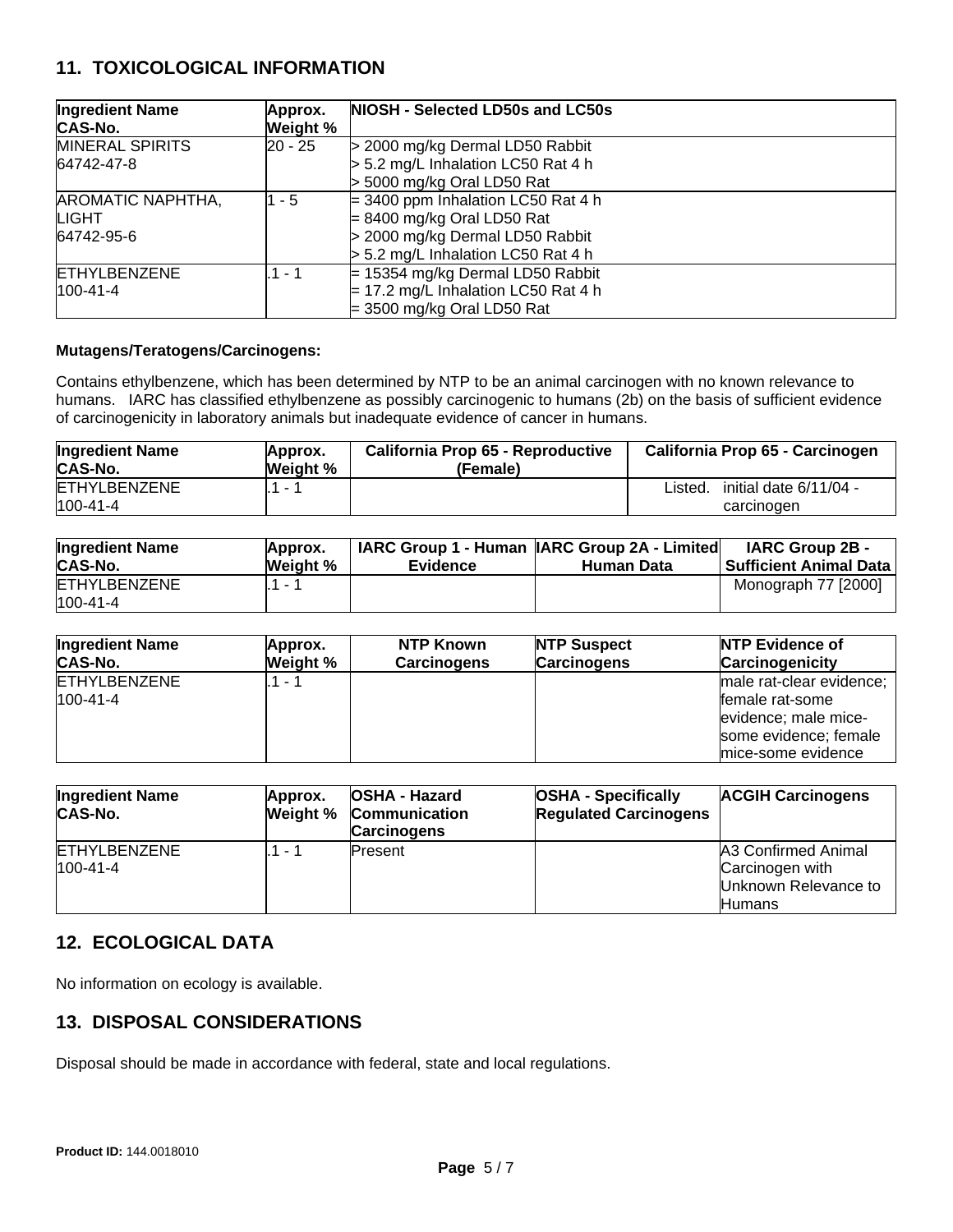#### **14. TRANSPORTATION INFORMATION**

#### **U.S. Department of Transportation**

| UN ID Number (msds):  | UN1263                    |
|-----------------------|---------------------------|
| Proper Shipping Name: | <b>PAINT</b>              |
| Hazard Class:         | <b>COMBUSTIBLE LIQUID</b> |
| Packing Group:        | Ш                         |

#### **U.S Hazmat and/or International DG shipment exceptions**

The supplier may apply one of the following exceptions: Combustible Liquid, Consumer Commodity, Limited Quantity, Viscous Liquid, Does Not Sustain Combustion, or others, as allowed under 49CFR Hazmat Regulations. Please consult 49CFR Subchapter C to ensure that subsequent shipments comply with these exceptions.

#### **Reportable Quantity Description:**

#### **International Air Transport Association (IATA):**

| UN1263 |
|--------|
| Paint  |
| 3      |
| Ш      |
|        |

#### **International Maritime Organization (IMO):**

| UN1263       |
|--------------|
| <b>PAINT</b> |
| 3            |
| Ш            |
|              |

#### **15. REGULATORY INFORMATION**

#### **U.S. FEDERAL REGULATIONS:**

| <b>Ingredient Name</b> | Approx.  | <b>SARA 302</b> | <b>SARA 313</b>                | <b>CERCLA RQ in Ibs.</b> |
|------------------------|----------|-----------------|--------------------------------|--------------------------|
| CAS-No.                | Weight % |                 |                                |                          |
| <b>ETHYLBENZENE</b>    | $1 - 1$  |                 | form R reporting required 1000 |                          |
| $100 - 41 - 4$         |          |                 | for 1.0% de minimis            |                          |
|                        |          |                 | concentration                  |                          |

#### **SARA 311/312 Hazard Class:**

| Acute:           | ves |
|------------------|-----|
| Chronic:         | yes |
| Flammability:    | yes |
| Reactivity:      | no  |
| Sudden Pressure: | no  |

#### **U.S. STATE REGULATIONS:**

#### **Right to Know:**

The specific chemical identity of a component may be withheld as a trade secret under 34 Pennsylvania Code, Chapter 317.